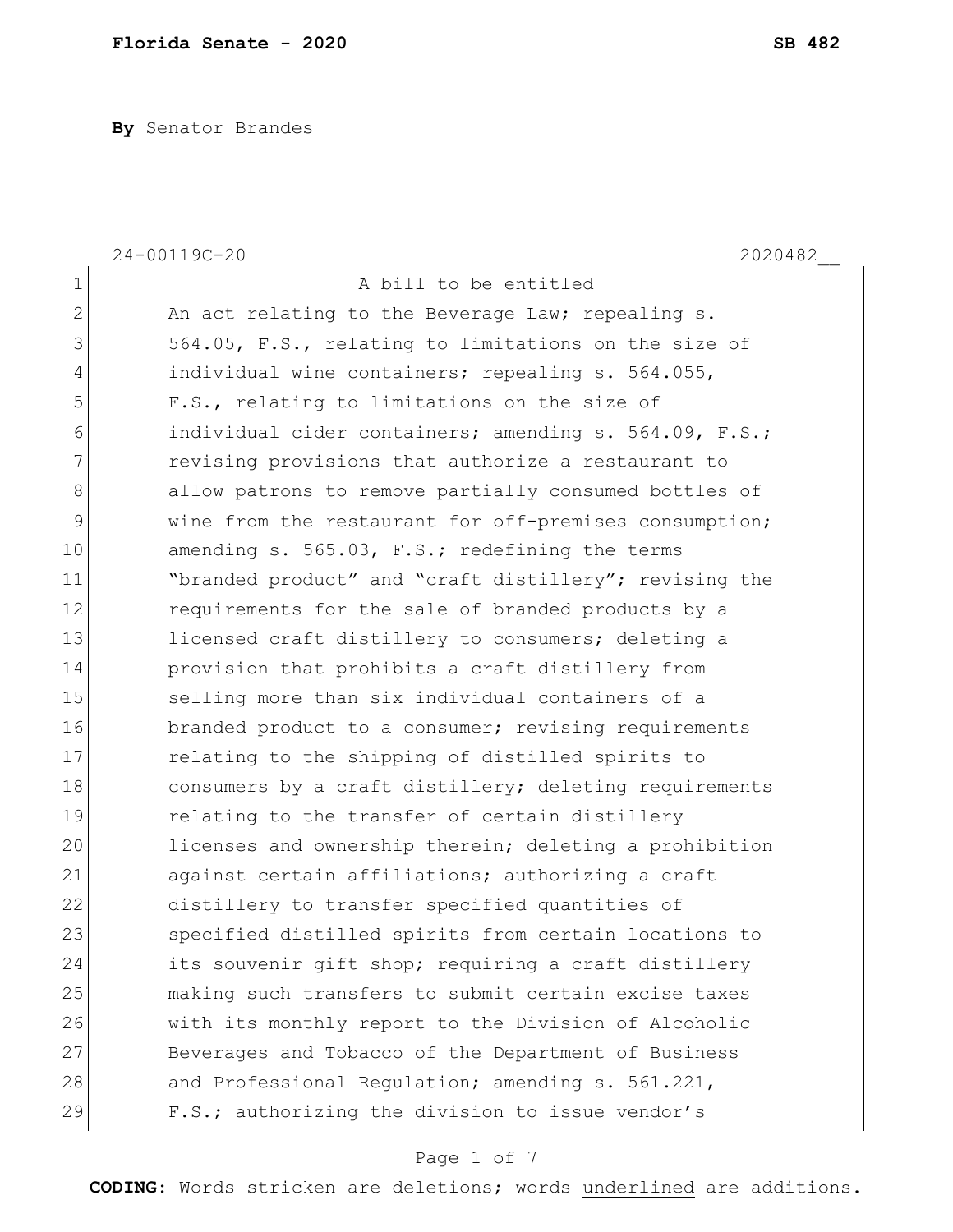|    | 24-00119C-20<br>2020482                                         |
|----|-----------------------------------------------------------------|
| 30 | licenses to certain distilleries for the sale of                |
| 31 | alcoholic beverages on the distillery's licensed                |
| 32 | premises; requiring that the licensed vendor premises           |
| 33 | be included on certain sketches and diagrams under              |
| 34 | certain circumstances; requiring that all revisions to          |
| 35 | sketches or diagrams be approved by the division;               |
| 36 | requiring the division to issue permits to                      |
| 37 | distilleries for conducting tastings and sales at               |
| 38 | certain events; requiring distilleries to pay entry             |
| 39 | fees for such events and have a representative of the           |
| 40 | distillery present at each event; providing an                  |
| 41 | effective date.                                                 |
| 42 |                                                                 |
| 43 | Be It Enacted by the Legislature of the State of Florida:       |
| 44 |                                                                 |
| 45 | Section 1. Section 564.05, Florida Statutes, is repealed.       |
| 46 | Section 2. Section 564.055, Florida Statutes, is repealed.      |
| 47 | Section 3. Section 564.09, Florida Statutes, is amended to      |
| 48 | read:                                                           |
| 49 | 564.09 Restaurants; off-premises consumption of wine.-          |
| 50 | Notwithstanding any other provision of law, a restaurant        |
| 51 | licensed to sell wine on the premises may permit a patron to    |
| 52 | remove one unsealed bottle of wine for consumption off the      |
| 53 | premises if the patron has purchased a full course meal         |
| 54 | consisting of a salad or vegetable, entree, a beverage, and     |
| 55 | bread and consumed a portion of the bottle of wine with such    |
| 56 | meal on the restaurant premises. A partially consumed bottle of |
| 57 | wine that is to be removed from the premises must be securely   |
| 58 | resealed by the licensee or its employees before removal from   |

# Page 2 of 7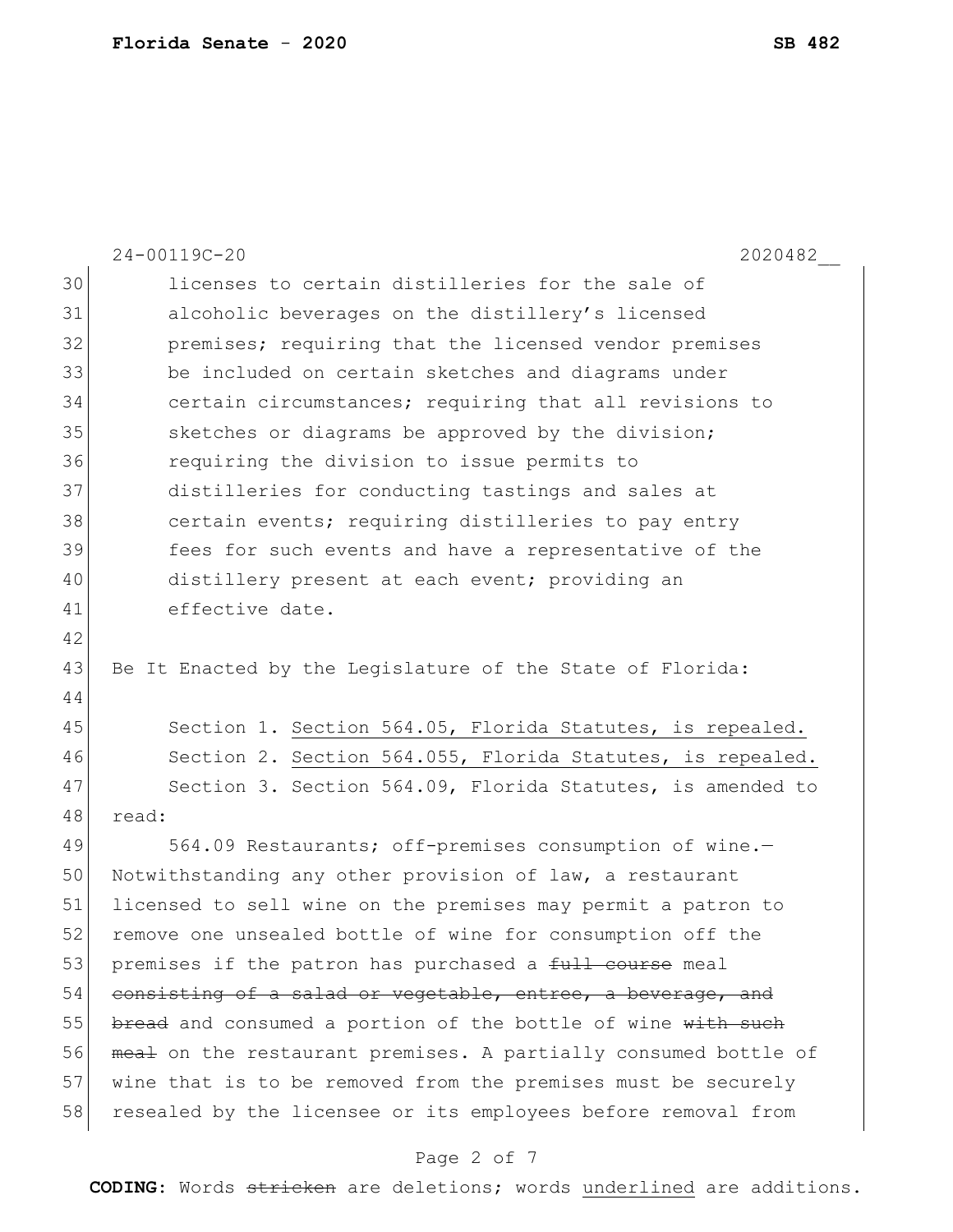24-00119C-20 2020482\_\_ 59 the premises. The partially consumed bottle of wine shall be 60 placed in a bag or other container that is secured in such a 61 manner that it is visibly apparent if the container has been 62 subsequently opened or tampered with, and a dated receipt for 63 the bottle of wine and  $f_{\text{t}}$  and  $f_{\text{t}}$  and  $f_{\text{t}}$  and  $f_{\text{t}}$  be provided by the 64 licensee and attached to the container. If transported in a 65 motor vehicle, the container with the resealed bottle of wine 66 must be placed in a locked glove compartment, a locked trunk, or 67 the area behind the last upright seat of a motor vehicle that is 68 not equipped with a trunk. 69 Section 4. Paragraphs (a) and (b) of subsection (1), 70 paragraphs (b) and (c) of subsection  $(2)$ , and subsection  $(5)$  of 71 section 565.03, Florida Statutes, are amended to read: 72 565.03 License fees; manufacturers, distributors, brokers, 73 sales agents, and importers of alcoholic beverages; vendor 74 licenses and fees; distilleries and craft distilleries.-75 (1) As used in this section, the term: 76 (a) "Branded product" means any distilled spirits product 77 manufactured on site, or manufactured on site and blended on 78 site with other distilled spirits, which requires a federal 79 certificate and label approval by the Federal Alcohol 80 Administration Act or federal regulations. 81 (b) "Craft distillery" means a licensed distillery that 82 produces 250,000  $75,000$  or fewer gallons per calendar year of 83 distilled spirits on its premises and is designated as a craft 84 distillery by has notified the division upon notification in 85 writing of its decision to qualify as a craft distillery. 86 (2) 87 (b) A licensed distillery or craft distillery may <del>Persons</del>

### Page 3 of 7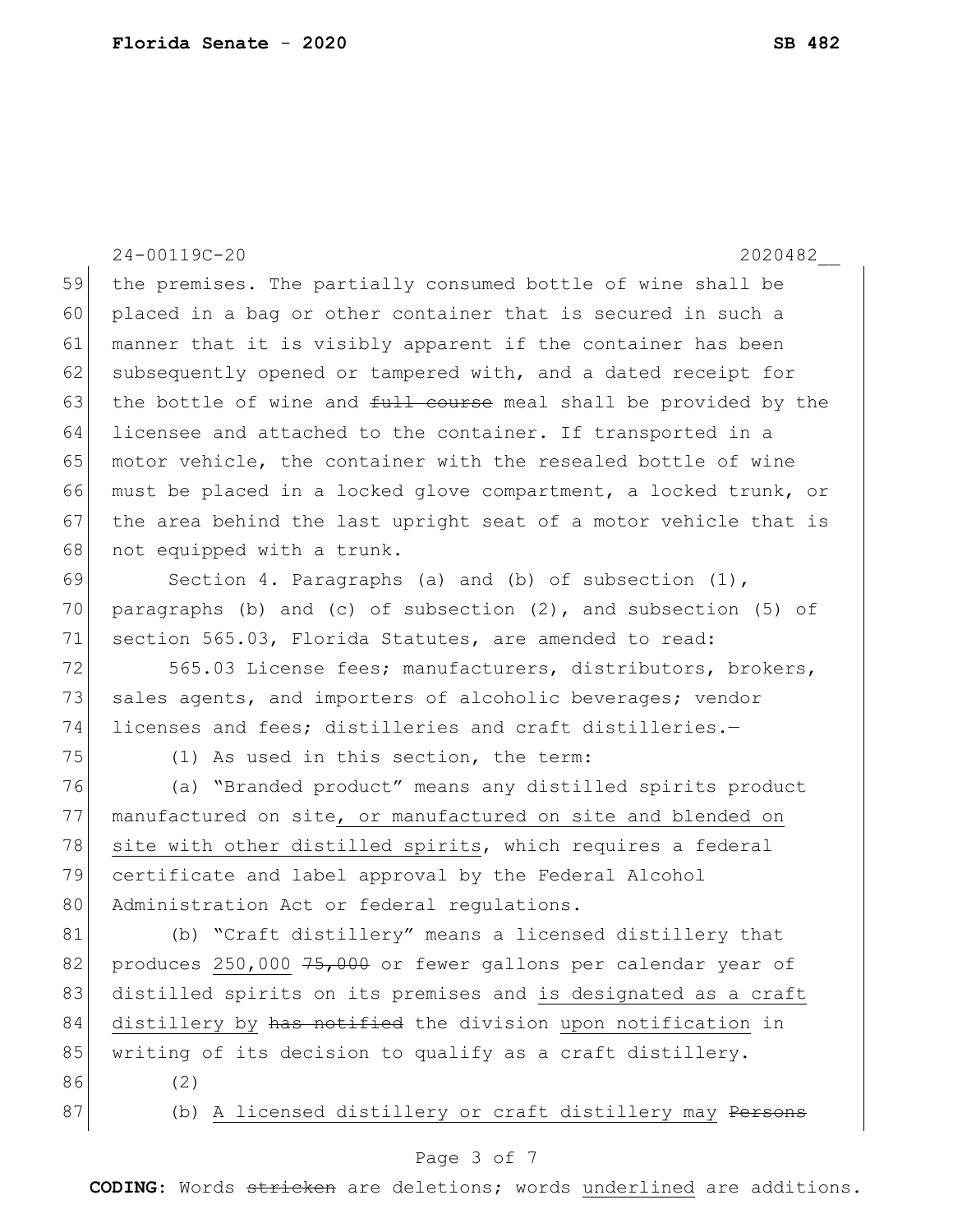|     | 24-00119C-20<br>2020482                                          |
|-----|------------------------------------------------------------------|
| 88  | licensed under this section who are in the business of           |
| 89  | distilling spirituous liquors may also engage in the business of |
| 90  | rectifying and blending spirituous liquors without the payment   |
| 91  | of an additional license tax.                                    |
| 92  | (c) A craft distillery licensed under this section which is      |
| 93  | not licensed as a vendor under s. 561.221 may sell to consumers  |
| 94  | under its craft distillery license, at its souvenir gift shop,   |
| 95  | up to 75,000 gallons per calendar year of branded products       |
| 96  | distilled on its premises in this state in factory-sealed        |
| 97  | containers that are filled at the distillery for off-premises    |
| 98  | consumption by consumers. Such sales are authorized only on      |
| 99  | private property owned or leased by the craft distillery which   |
| 100 | is contiquous to the craft distillery's licensed distillery      |
| 101 | premises approved by the division in this state and included on  |
| 102 | the sketch or diagram defining the licensed premises submitted   |
| 103 | with the distillery's license application. All sketch or diagram |
| 104 | revisions by the distillery shall require the division's         |
| 105 | approval verifying that the souvenir gift shop location operated |
| 106 | by the licensed distillery is owned or leased by the distillery  |
| 107 | and on property contiguous to the distillery's production        |
| 108 | building in this state.                                          |
| 109 | 1. A craft distillery may not sell under its craft               |
| 110 | distillery license any factory-sealed individual containers of   |
| 111 | spirits to consumers in this state except in face-to-face sales  |
| 112 | transactions with such consumers at the craft distillery's       |
| 113 | licensed premises. Such containers must be in compliance with    |
| 114 | the container limits in s. 565.10 who are making a purchase of   |
| 115 | no more than six individual containers of each branded product.  |

## Page 4 of 7

116  $\vert$  2. Each container sold in face-to-face transactions with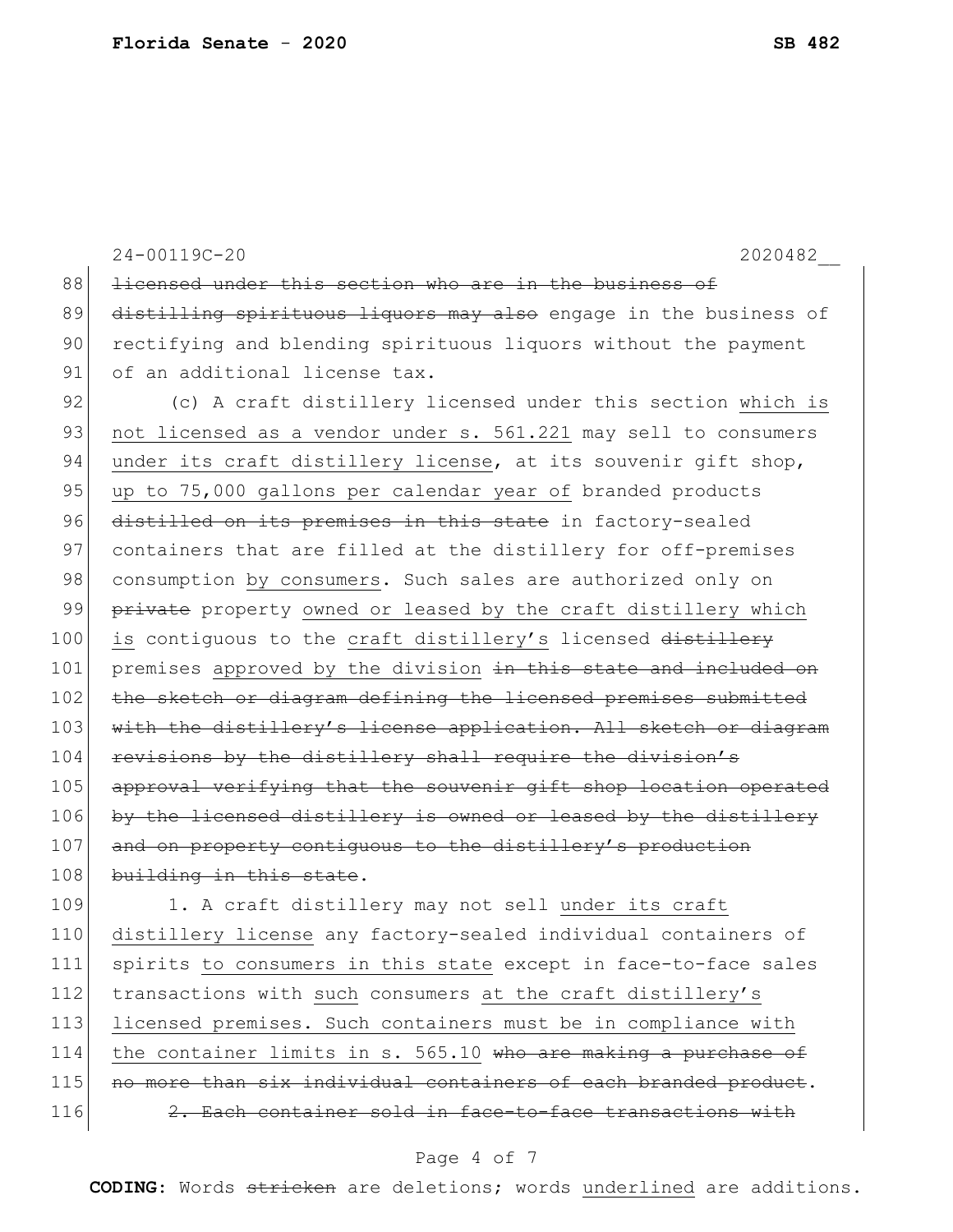24-00119C-20 2020482\_\_

117 consumers must comply with the container limits in  $s. 565.10,$ 118 per calendar year for the consumer's personal use and not for 119 resale and who are present at the distillery's licensed premises 120 in this state.

121 2.3. A craft distillery must report to the division within 5 days after it reaches the production limitations provided in paragraph (1)(b). Any retail sales to consumers under its craft 124 distillery license at the craft distillery's licensed premises are prohibited beginning the day after it reaches the production limitation.

127 3.4. A craft distillery that has not been issued a vendor's 128 license under s. 561.221 may not ship or arrange to ship any of 129 its distilled spirits to consumers in this state and may sell 130 and deliver only to consumers within the state in a face-to-face 131 transaction at the distillery property. However, a craft 132 distillery distiller licensed under this section may ship, 133 arrange to ship, or deliver such spirits to manufacturers of 134 distilled spirits, wholesale distributors of distilled spirits, 135 state or federal bonded warehouses, and exporters, or consumers 136 located outside of this state; however, all such shipments must 137 comply with the laws where such products are scheduled to be 138 delivered for personal use.

139 4. A craft distillery may transfer up to 75,000 gallons per 140 calendar year of distilled spirits that it manufactures from its 141 federal bonded space, nonbonded space at its licensed premises, 142 or storage areas to its souvenir gift shop.

143  $\sim$  5. Except as provided in subparagraph 6., it is unlawful to 144 transfer a distillery license for a distillery that produces 145 75,000 or fewer gallons per calendar year of distilled spirits

#### Page 5 of 7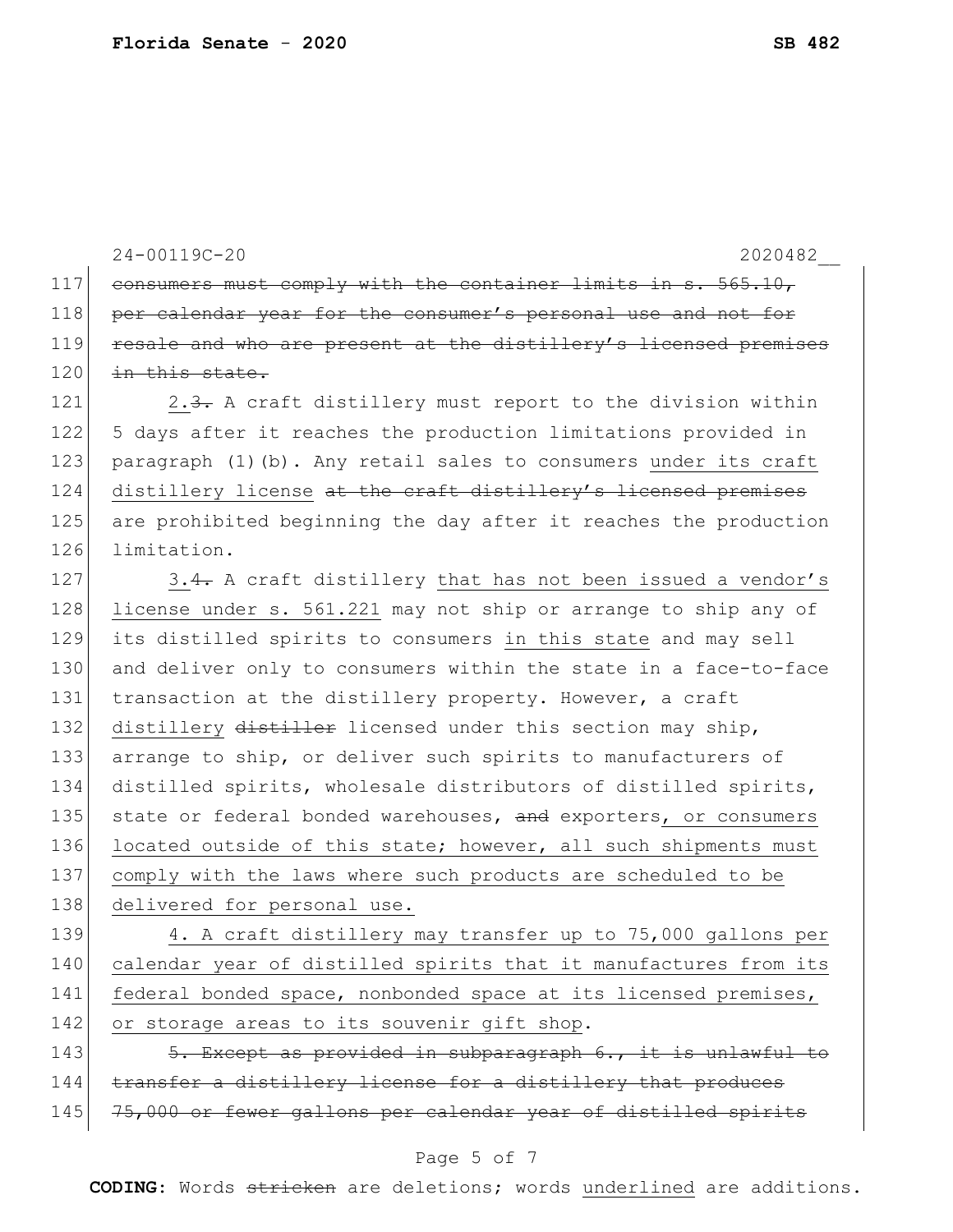|     | 24-00119C-20<br>2020482                                          |
|-----|------------------------------------------------------------------|
| 146 | on its premises or any ownership interest in such license to an  |
| 147 | individual or entity that has a direct or indirect ownership     |
| 148 | interest in any distillery licensed in this state; another       |
| 149 | state, territory, or country; or by the United States government |
| 150 | to manufacture, blend, or rectify distilled spirits for beverage |
| 151 | purposes.                                                        |
| 152 | 6. A craft distillery shall not have its ownership               |
| 153 | affiliated with another distillery, unless such distillery       |
| 154 | produces 75,000 or fewer gallons per calendar year of distilled  |
| 155 | spirits on each of its premises in this state or in another      |
| 156 | state, territory, or country.                                    |
| 157 | (5) A craft distillery may transfer distilled spirits to         |
| 158 | any of its retail areas pursuant to paragraph (2) (c) or s.      |
| 159 | 561.221 and making sales under paragraph (2) (c) is responsible  |
| 160 | for submitting any excise taxes due to the state on distilled    |
| 161 | spirits on beverages under the Beverage Law with in its monthly  |
| 162 | report to the division with any tax payments due to the state.   |
| 163 | Section 5. Subsection (4) is added to section $561.221$ ,        |
| 164 | Florida Statutes, to read:                                       |
| 165 | 561.221 Licensing of manufacturers and distributors as           |
| 166 | vendors and of vendors as manufacturers; conditions and          |
| 167 | limitations.-                                                    |
| 168 | $(4)$ (a) Notwithstanding s. 561.22, s. 561.42, or any other     |
| 169 | provision of the Beverage Law, the division may issue vendor's   |
| 170 | licenses for the sale of alcoholic beverages on a distillery's   |
| 171 | licensed premises to a distillery licensed under s. 565.03, even |
| 172 | if such distillery is also licensed as a distributor.            |
| 173 | (b) If the vendor's license is for the sale of alcoholic         |
| 174 | beverages on a distillery's licensed premises, the licensed      |

# Page 6 of 7